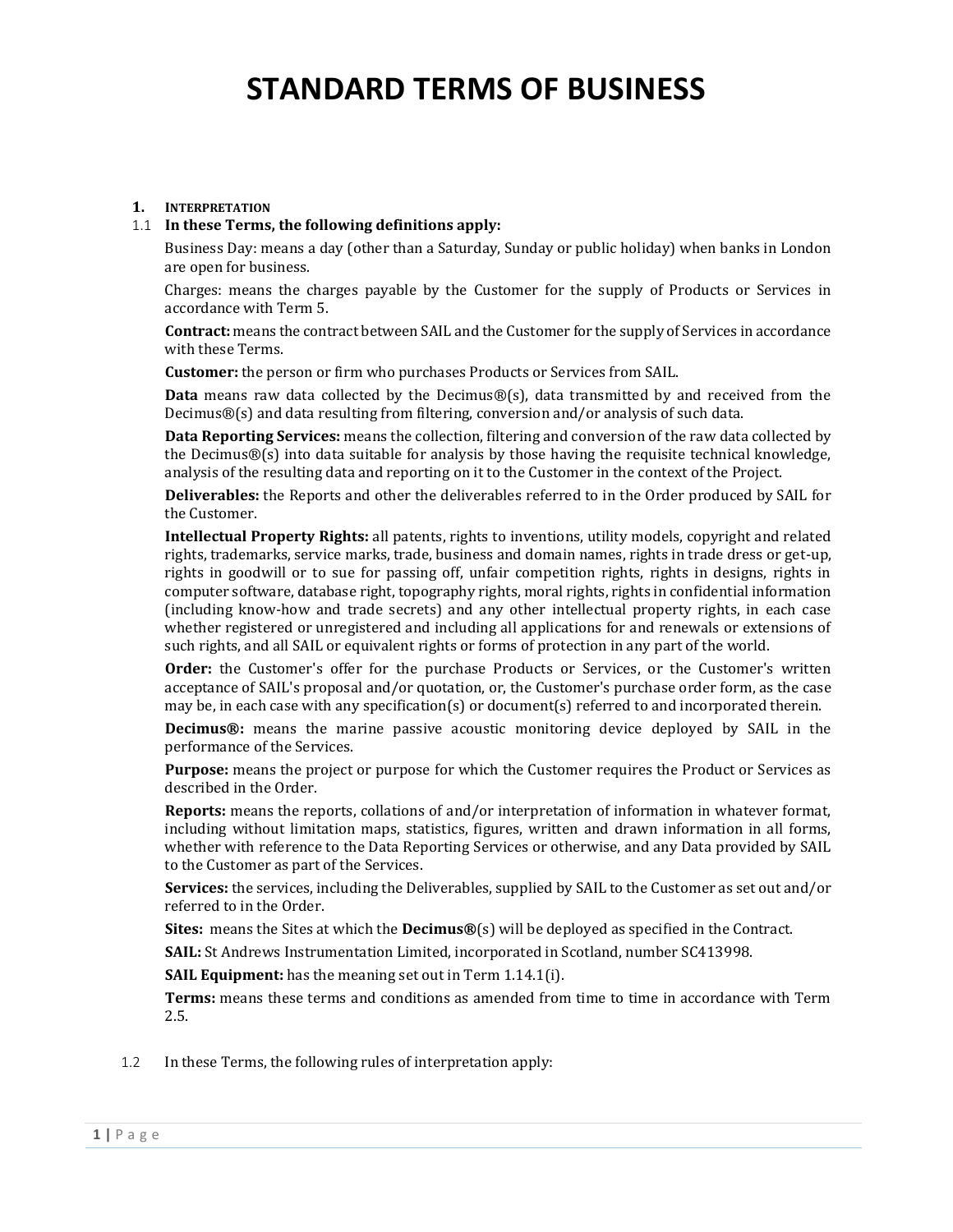- (a) a **person** includes a natural person, corporate or unincorporated body (including a Partnership or Consortium, whether or not having separate legal personality);
- (b) a reference to a party includes its successors or permitted assignees**;**
- (c) a reference to a statute or statutory provision is such statute or statutory provision as amended or re-enacted and includes any subordinate legislation made under that statute or statutory provision, as amended or re-enacted;
- (d) a reference to **writing** or **written** includes faxes and e-mails.

#### **2. BASIS OF CONTRACT**

- 2.1 The Order constitutes an offer by the Customer to purchase Products or Services in accordance with these Terms.
- 2.2 The Order shall only be deemed to be accepted when SAIL issues written acceptance of the Order at which point and on which date the Contract shall come into existence.
- 2.3 The Contract constitutes the entire agreement between the parties. The Customer acknowledges that it has not relied on any statement, promise or representation made or given by or on behalf of SAIL which is not set out in the Contract.
- 2.4 Any, drawings, descriptive matter or advertising issued by SAIL, and any descriptions or illustrations contained in SAIL's catalogues or brochures, are issued or published for the sole purpose of giving an approximate idea of the Products and Services described in them. They shall not form part of the Contract or have any contractual force.
- 2.5 These Terms apply to the Contract to the exclusion of any other terms that the Customer seeks to impose or incorporate, or which are implied by trade, custom, practice or course of dealing and may only be amended with the written agreement of SAIL.

### **3. SUPPLY OF PRODUCTS AND SERVICES**

- 3.1 SAIL shall supply the Product and Services to the Customer in accordance with the Order, in all material respects.
- 3.2 SAIL shall use all reasonable endeavours to meet any performance dates specified in the Contract but any such dates shall be estimates only and time shall not be of the essence for performance of the Services.
- 3.3 Where the Services include delivery of Decimus®(s), SAIL's obligation is to deliver the Decimus®(s), without moorings, to the agreed dockside, following which the Decimus®(s) are at the Customer's risk and deployment is the responsibility of the Customer.
- 3.4 SAIL shall have the right to make any changes to the Product or Services which are necessary to comply with any applicable law or safety requirement, or which do not materially affect the nature or quality of the Services, and SAIL shall notify the Customer in any such event.
- 3.5 SAIL undertakes to the Customer that the Product and Services will be provided using reasonable care and skill.

### **4. CUSTOMER'S OBLIGATIONS**

- 4.1 The Customer shall:
	- (a) Ensure that the terms of the Order and any information it provides to SAIL are complete and accurate;
	- (b) Co-operate with SAIL in all matters relating to the Services including the deployment of Decimus®(s) and the provision of suitable vessels and crews;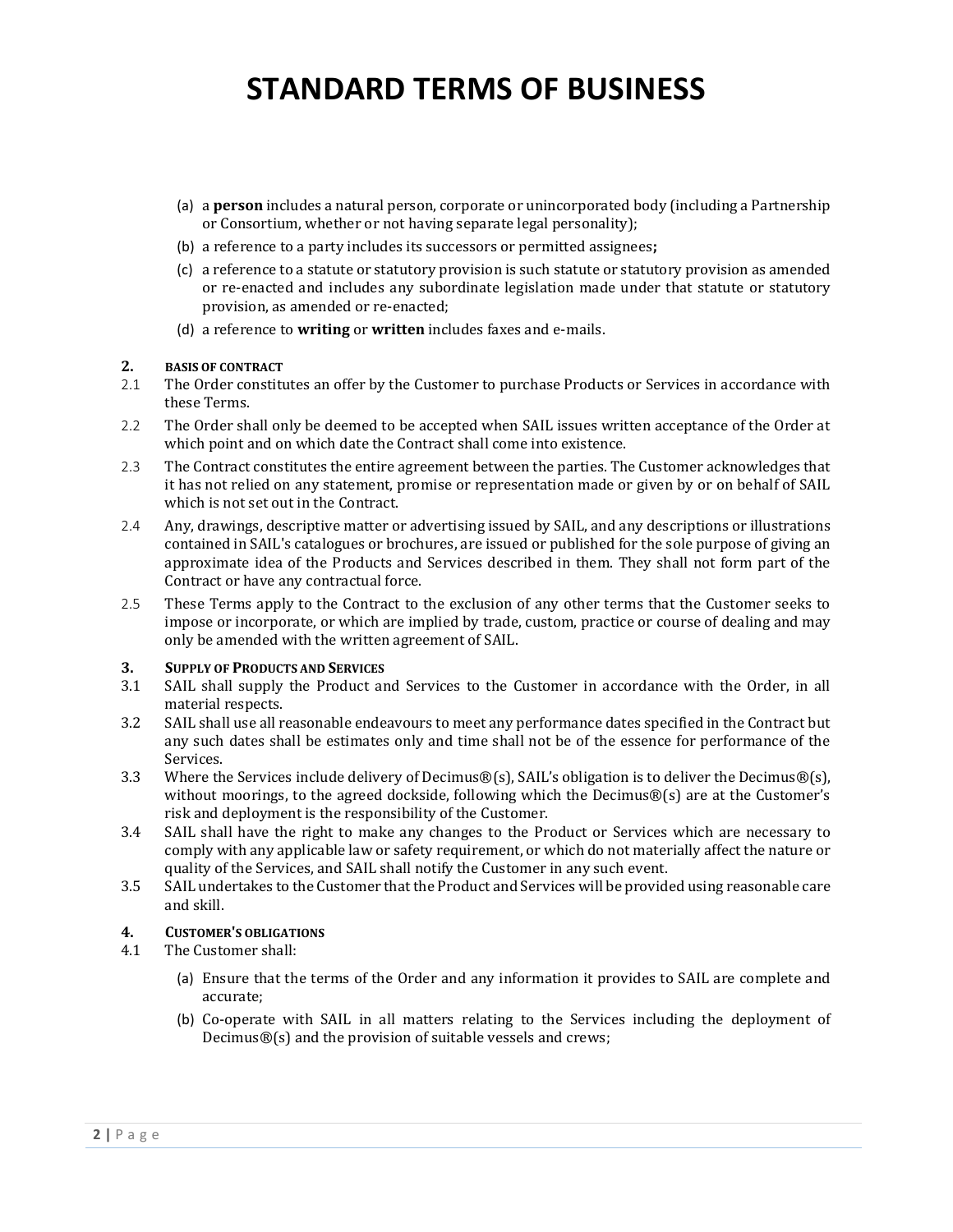- (c) Provide SAIL with such information and materials as SAIL may reasonably require in order to supply the Product and Services, and ensure that such information is accurate in all material respects;
- (d) Deploy the Decimus $\mathcal{B}(s)$  to the Sites, including at its own cost supplying and affixing suitable moorings, supplying required vessels and crew and taking all other steps required for deployment including preparing the Sites and, where Decimus®(s) are to be affixed to or incorporated into equipment belonging to the Customer and/or any third party, procuring that all practical and legal arrangements are made to allow the Decimus®(s) to be so affixed or incorporated;
- (e) SAIL may (at its discretion and at its own cost and risk) send an observer to oversee deployment, and the Customer will procure that all reasonable directions of such observer regarding safe and effective deployment of Decimus®(s) are complied with;
- (f) Obtain, pay for and maintain all necessary licences, permissions and consents which may be required regarding deployment and operation of the Decimus®(s);
- (g) Not open, disassemble or attempt to maintain or repair any Decimus® save in accordance with these Terms or with the prior written agreement of SAIL;
- (h) Free and relieve SAIL of any liability for third party claims arising out of the presence of the Decimus®(s) at the Sites provided such claims do not arise due to any defect in construction or operation of the Decimus®(s);
- <span id="page-2-0"></span>(i) Keep all Decimus® equipment and/or other equipment, materials, documents and property of SAIL (SAIL Equipment) safe and secure, and not dispose of or use any SAIL Equipment other than in accordance with SAIL's written instructions or authorisation;
- (i) Insure against the risk of loss of or damage to the Decimus $\mathcal{B}(s)$  for the full replacement value thereof, and against the risk of the third party claims referred to in Term 4.1(h), noting SAIL's interest on the policies therefor;
- (k) Regarding Decimus®(s): clean the hydrophone heads and solar panels when directed to do so by SAIL; check and, if necessary, secure the moorings at least once a year (or more frequently if so required by local laws); as regards Decimus® in waters liable to icing in winter, remove and safely store the Decimus®(s) over winter and redeploy them in spring; and otherwise carry out such checks, maintenance and repair as are reasonably directed by SAIL from time to time to keep the Decimus $\mathcal{B}(s)$  in an operational state sufficient to let SAIL perform the Data Reporting Services;
- (I) Return the Decimus $\mathcal{B}(s)$  (minus moorings) to dockside at the end of the Contract, in a condition consistent with performance of the Customer's obligations under these Terms, for collection by SAIL, giving SAIL reasonable prior notice of when the Decimus $\mathcal{B}(s)$  will be available for collection and ensuring the Decimus®(s)' safe storage pending collection.
- <span id="page-2-1"></span>4.2 If SAIL's performance of any of its obligations under the Contract is prevented or delayed by any act or omission by the Customer or failure by the Customer to perform any relevant obligation (Customer Default):
	- (a) SAIL shall without limiting its other rights or remedies, have the right to suspend performance of the Services until the Customer remedies the Customer Default, and to rely on the Customer Default to relieve it from the performance of any of its obligations to the extent the Customer Default prevents or delays SAIL's performance of any of its obligations;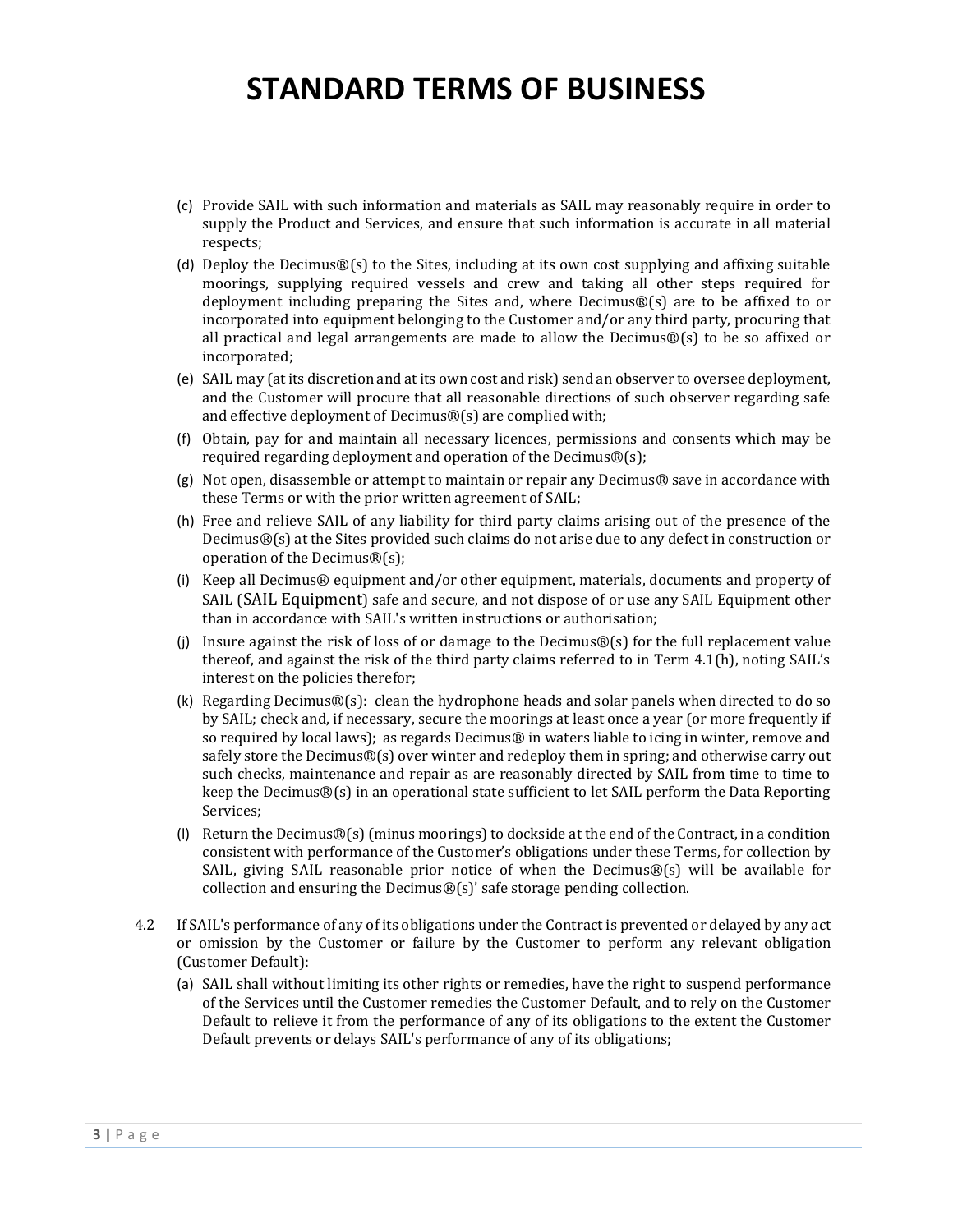- (b) SAIL shall not be liable for any costs or losses sustained or incurred by the Customer arising directly or indirectly from SAIL's failure or delay to perform any of its obligations as set out in this Term [1.14.2;](#page-2-1) and
- (c) The Customer shall reimburse SAIL on written demand for any costs or losses sustained or incurred by SAIL arising directly or indirectly from the Customer Default.

### **5. CHARGES AND PAYMENT**

- 5.1 The Charges for the Products or Services shall be calculated and payable in accordance with the Contract**.**
- 5.2 SAIL shall be entitled to charge the Customer for any expenses reasonably incurred by the individuals whom SAIL engages in connection with the Services including, but not limited to, travelling expenses, hotel costs, subsistence and any associated expenses, and for the cost of services provided by third parties and required by SAIL for the performance of the Services, and for the cost of any materials.
- 5.3 Time for payment shall be of the essence of the Contract.
- 5.4 All amounts payable by the Customer under the Contract are exclusive of amounts in respect of value added tax chargeable for the time being (VAT). Where any taxable supply for VAT purposes is made under the Contract by SAIL to the Customer, the Customer shall, on receipt of a valid VAT invoice from SAIL, pay to SAIL such additional amounts in respect of VAT as are chargeable on the supply of the Services at the same time as payment is due for the supply of the Services.
- 5.5 Without limiting any other right or remedy of SAIL, if the Customer fails to make any payment due to SAIL under the Contract by the due date for payment (Due Date), SAIL shall have the right to charge interest on the overdue amount at the rate of 4 per cent per annum above the then current Bank of England base rate accruing on a daily basis from the Due Date until the date of actual payment of the overdue amount, whether before or after decree or judgment, and compounding quarterly.
- 5.6 The Customer shall pay all amounts due under the Contract in full without any deduction or withholding except as required by law and the Customer shall not be entitled to assert any credit, setoff or counterclaim against SAIL in order to justify withholding payment of any such amount in whole or in part. SAIL may, without limiting its other rights or remedies, set off any amount owing to it by the Customer against any amount payable by SAIL to the Customer.

### **6. INTELLECTUAL PROPERTY RIGHTS**

- 6.1 Save as otherwise specifically agreed in writing by SAIL, all Intellectual Property Rights in the Deliverables and/or arising out of or in connection with the Services shall be owned by SAIL.
- 6.2 All SAIL Equipment and the Intellectual Property Rights therein, are and shall remain the exclusive property of SAIL.
- 6.3 Regarding use of Reports by the Customer:
	- (a) the Customer shall take notice of the whole contents of the Reports, and in particular any qualifications or limitations regarding any information, statement, recommendation or opinion forming part of the Reports, so as to ensure that any use of the Reports by the Customer or anyone else to whom the Reports are exhibited does not misrepresent any part of the Reports when taken in the context of the whole of the Reports, whether by omission or otherwise; and
	- (b) the Customer has no right (and shall not permit any third party) to copy, adapt, reverse engineer, decompile, disassemble, modify, adapt or make error corrections to any Data comprised in the Reports, in whole or in part, or to re-use such Data in whole or in part in connection with the Customer's business out with the Project and all reproduction rights for use by any third parties are expressly excluded without the prior written consent of SAIL.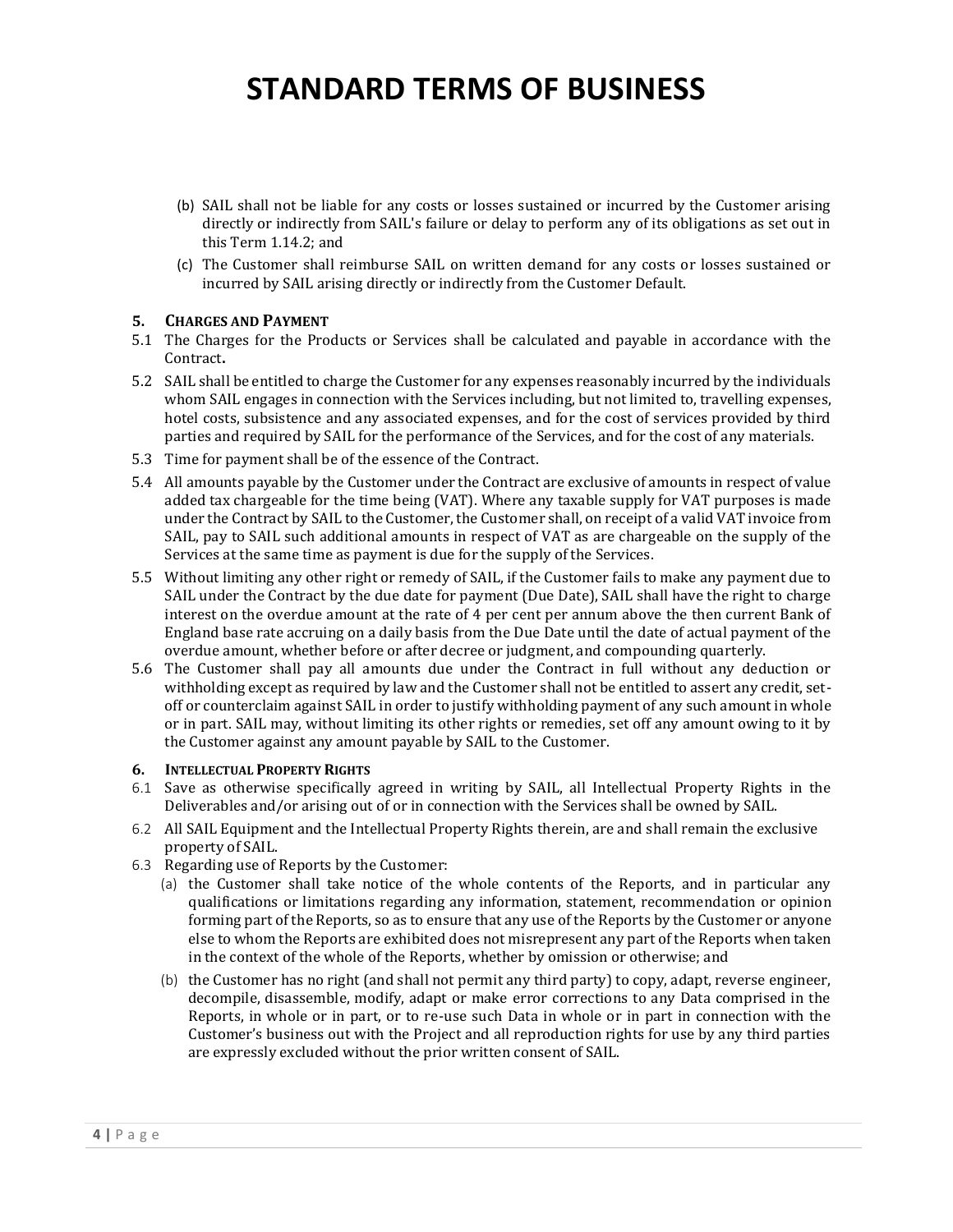### **7. CONFIDENTIALITY**

A party (**Receiving Party**) shall keep in strict confidence all technical or commercial know-how, specifications, inventions, processes or initiatives which are of a confidential nature and have been disclosed to the Receiving Party by the other party (**Disclosing Party**), its employees, agents or subcontractors, and any other confidential information concerning the Disclosing Party's business or its products or its services which the Receiving Party may obtain. The Receiving Party shall restrict disclosure of such confidential information to such of its employees, agents or subcontractors as need to know it for the purpose of discharging the Receiving Party's obligations under the Contract, and shall ensure that such employees, agents or subcontractors are subject to obligations of confidentiality corresponding to those which bind the Receiving Party. This shall survive termination of the Contract.

### **8. LIMITATION OF LIABILITY**

- 8.1 Nothing in these Terms shall limit or exclude SAIL's liability for:
	- (a) Death or personal injury caused by its, or its employees', agents' or subcontractors' negligence; or
	- (b) Fraud or fraudulent misrepresentation.
- 8.2 Subject to Term 8.1:
- (a) SAIL shall under no circumstances whatever be liable to the Customer, whether in contract, delict (including negligence), breach of statutory duty, or otherwise, for any loss of profit, or any indirect or consequential loss arising under or in connection with the Contract; and
- (a) SAIL's total liability to the Customer in respect of all other losses arising under or in connection with the Contract, whether in contract, tort (including negligence), breach of statutory duty, or otherwise, shall in no circumstances exceed the payments received by SAIL under the Contract.
- 8.3 Except as set out in these Terms, all warranties, conditions and other terms implied by statute or common law are, to the fullest extent permitted by law, excluded from the Contract.
- 8.4 This Term 8 shall survive termination of the Contract.

### **9. TERMINATION**

- 9.1 Without limiting its other rights or remedies, each party may terminate the Contract with immediate effect by giving written notice to the other party if:
	- (a) The other party commits a material breach of the Contract and (if such a breach is remediable) fails to remedy that breach within 14 days of that party being notified in writing of the breach;
	- (b) The other party suspends, or threatens to suspend, payment of its debts or is unable to pay its debts as they fall due, or (being a consortium or partnership) has any consortium member or partner to whom any of the foregoing apply;
	- (c) The other party (being an individual) is the subject of a bankruptcy petition or order;
	- (d) A resolution is passed, or an application is made to court, or an order is made, for the appointment of a liquidator or administrator to the other party or (being a consortium or (being a consortium or

partnership) has any consortium member or partner to whom any of the foregoing apply

- (e) A floating charge holder over the assets of that other party (being a company) has become entitled to appoint or has appointed an administrative receiver or (being a consortium or partnership) has any consortium member or partner to whom any of the foregoing apply;
- (f) Any event occurs or proceeding is taken with respect to the other party in any jurisdiction to which it is subject that has an effect equivalent or SAIL to any of the events mentioned in Term 9.1.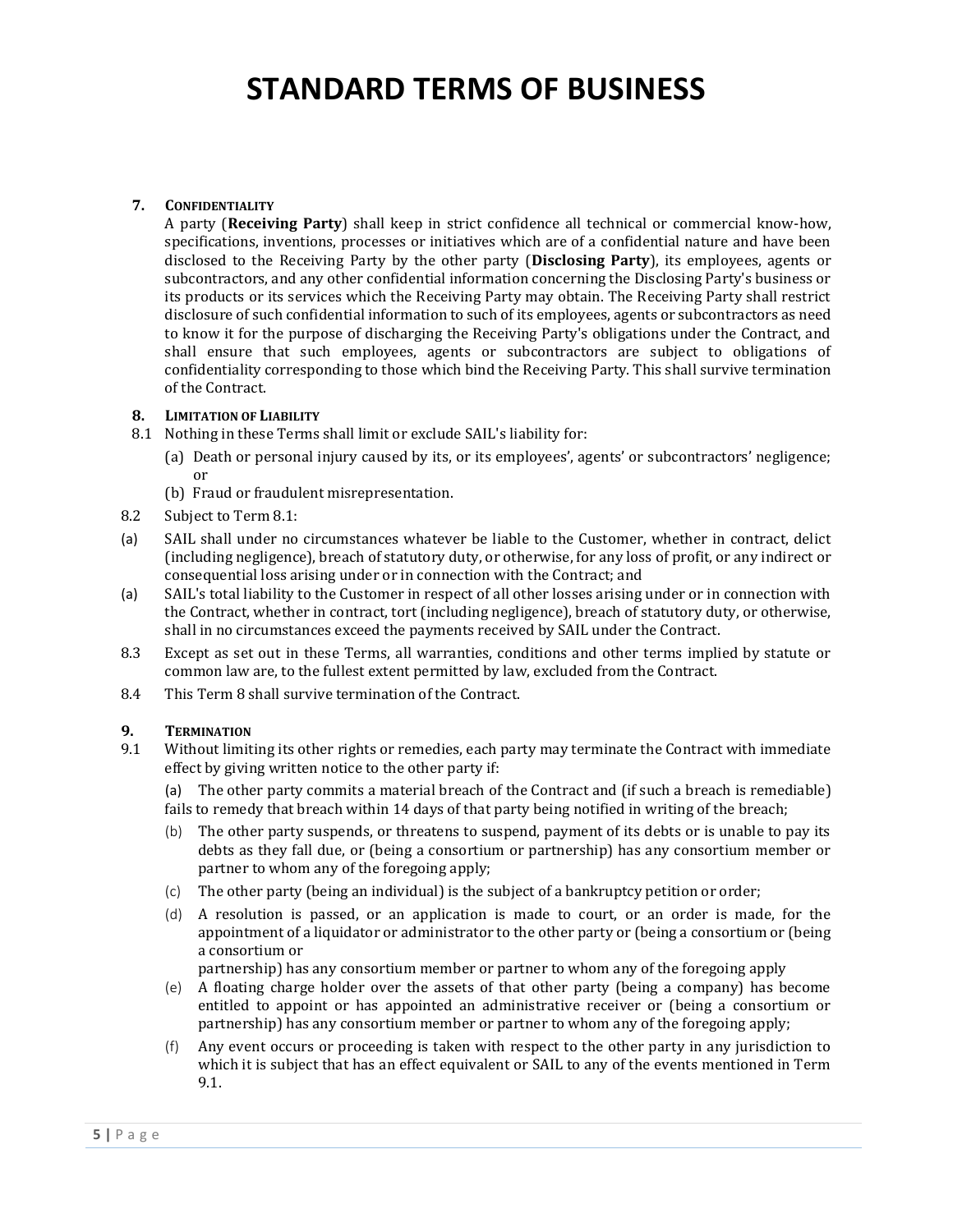- (g) The other party suspends or ceases, or threatens to suspend or cease, to carry on all or a substantial part of its business; or
- (h) The other party (being an individual) dies or, by reason of illness or incapacity (whether mental or physical), is incapable of managing his own affairs or becomes a patient under any mental health legislation.
- 9.2 Without limiting its other rights or remedies, SAIL may terminate the Contract with immediate effect by giving written notice to the Customer if the Customer fails to pay any amount due under this Contract on the due date for payment.
- 9.3 Without limiting its other rights or remedies, SAIL shall have the right to suspend provision of the Services under the Contract if the Customer becomes subject to any of the events listed in Term 9(b) to Term 9(i), or SAIL reasonably believes that the Customer is about to become subject to any of them, or if the Customer fails to pay any amount due under this Contract on the due date for payment.

### **10. CONSEQUENCES OF TERMINATION**

- 10.1 On termination of the Contract for any reason the Customer shall immediately pay to SAIL all of SAIL's outstanding unpaid invoices and interest and, in respect of Services supplied but for which no invoice has been submitted, SAIL shall submit an invoice, which shall be payable by the Customer immediately on receipt.
- 10.2 The Customer shall return all of SAIL Equipment and any Deliverables which have not been fully paid for. If the Customer fails to do so, then SAIL may enter the Site and/or the Customer's premises and take possession of them. Until they have been returned, the Customer shall be solely responsible for their safe keeping and will not use them for any purpose not connected with this Contract;
- 10.3 The accrued rights, remedies, obligations and liabilities of the parties as at expiry or termination, including the right to claim damages in respect of any breach of the Contract shall not be affected by termination.

### **11. FORCE MAJEURE**

- 11.1 For the purposes of the Contract, Force Majeure Event means an event beyond the reasonable control of SAIL including but not limited to: strikes, lock-outs or other industrial disputes, failure of a utility service or transport network, act of God, war, riot, civil commotion, malicious damage, compliance with any law or governmental order, rule, regulation or direction, accident, breakdown of plant or machinery, fire, flood, storm or default of suppliers or subcontractors.
- 11.2 SAIL shall not be liable to the Customer as a result of any delay or failure to perform its obligations under the Contract as a result of a Force Majeure Event.
- 11.3 If a Force Majeure Event prevents SAIL from providing any of the Services for more than four weeks, SAIL shall, without limiting its other rights or remedies, have the right to terminate the Contract immediately by giving written notice to the Customer.

### **12. ASSIGNATION AND SUBCONTRACTING**

The Customer shall not, without the prior written consent of SAIL, assign, transfer, charge, subcontract or deal in any other manner with all or any of its rights or obligations under the Contract. SAIL shall be entitled to delegate assign and/or subcontract any of the Services as provided in the Contract**.**